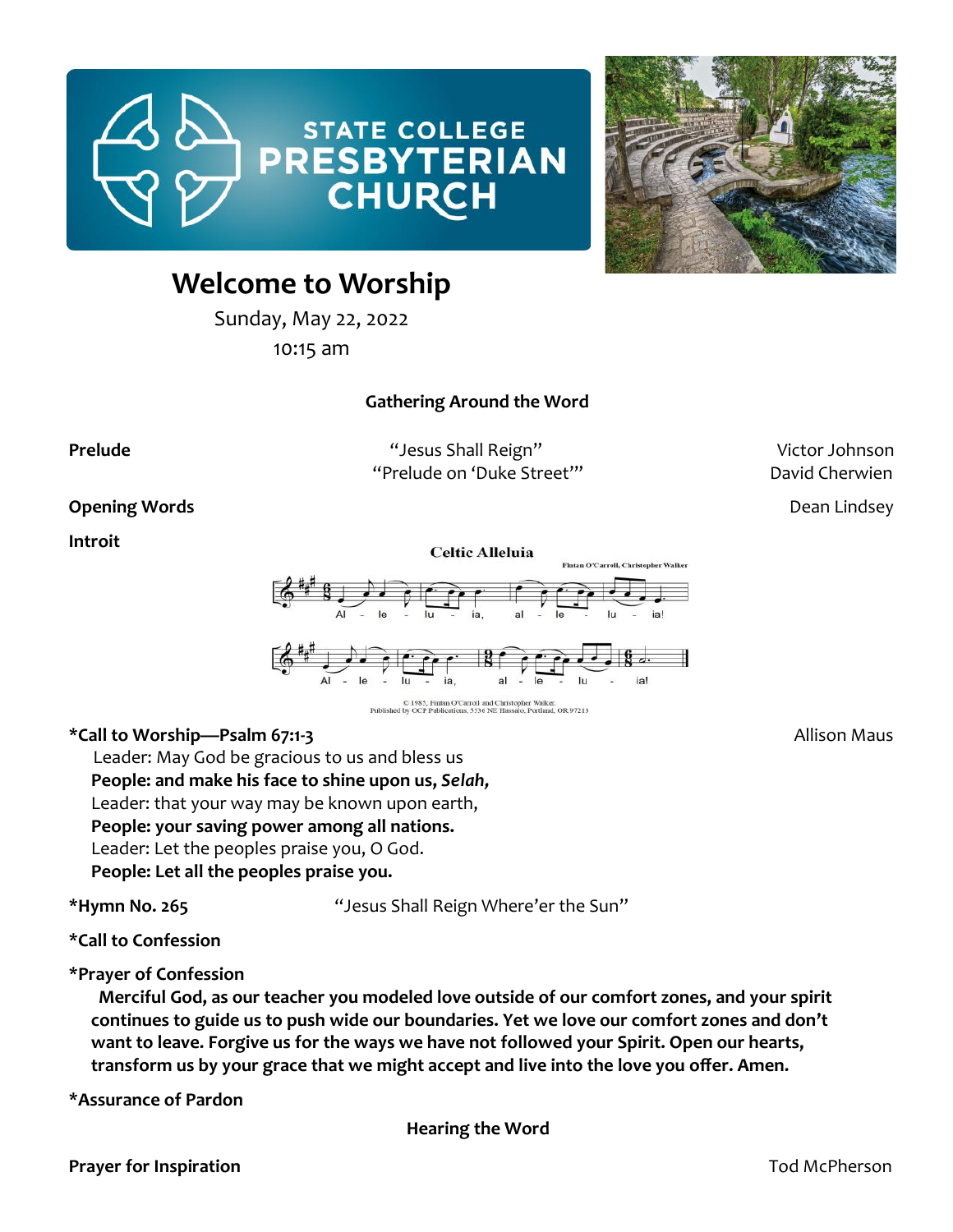| <b>First Scripture Reading</b>                                                                                                                                                                                                                                                                                                                                                                                                                                                                                              | John 14:23-29                                                              |                              |
|-----------------------------------------------------------------------------------------------------------------------------------------------------------------------------------------------------------------------------------------------------------------------------------------------------------------------------------------------------------------------------------------------------------------------------------------------------------------------------------------------------------------------------|----------------------------------------------------------------------------|------------------------------|
| Anthem                                                                                                                                                                                                                                                                                                                                                                                                                                                                                                                      | "If Ye Love Me"<br>The Chancel Choir                                       | Philip Wilby                 |
| <b>Time for Children</b><br>Parents and Guardians, please take note that during the children's message, children may be photo-<br>graphed or video recorded due to our live stream. The video/images may be used without compensation<br>by the church for promotional purposes in digital or print media. If you do not wish for your child to be in<br>the live stream, the front pew/row of chairs are not in the live shot. (Children will be dismissed for Crea-<br>tive Movement and Music and Children and Worship.) |                                                                            |                              |
| "As Each New Horizon Beckons"<br>Song After Children's Time<br>As each new horizon beckons, may it challenge them anew, children of creative purpose, helping others<br>love the Lord. May their dreams prove rich with promise, each endeavor well begun. Great Creator, give<br>them guidance till their lives and yours are one.                                                                                                                                                                                         |                                                                            |                              |
| <b>Second Scripture Reading</b>                                                                                                                                                                                                                                                                                                                                                                                                                                                                                             | Acts 16:9-15                                                               |                              |
| <b>Sermon</b>                                                                                                                                                                                                                                                                                                                                                                                                                                                                                                               | "Call the Doctor"                                                          | <b>Allison Maus</b>          |
| <b>Responding to the Word</b>                                                                                                                                                                                                                                                                                                                                                                                                                                                                                               |                                                                            |                              |
| *Hymn No. 395                                                                                                                                                                                                                                                                                                                                                                                                                                                                                                               | "Blessed Jesus, at Your Word"                                              |                              |
| <b>Welcome and Announcements</b><br>New Members                                                                                                                                                                                                                                                                                                                                                                                                                                                                             | Minute for Mission-Out of the Cold<br>Recognition of High School Graduates | Carolyn Frank and Bizz Maser |
| <b>Call to Offering</b>                                                                                                                                                                                                                                                                                                                                                                                                                                                                                                     |                                                                            |                              |
| *Doxology Hymn No. 608<br>"Praise God from Whom All Blessings Flow"                                                                                                                                                                                                                                                                                                                                                                                                                                                         |                                                                            |                              |
| <b>Prayer of Dedication</b>                                                                                                                                                                                                                                                                                                                                                                                                                                                                                                 |                                                                            |                              |
| <b>Sharing of Joys and Concerns</b>                                                                                                                                                                                                                                                                                                                                                                                                                                                                                         |                                                                            |                              |
| Prayers of the People and The Lord's Prayer<br>Our Father who art in heaven, hallowed be thy name. Thy kingdom come, thy will be done, on<br>earth as it is in heaven. Give us this day our daily bread; and forgive us our debts, as we forgive<br>our debtors; and lead us not into temptation, but deliver us from evil. For thine is the kingdom<br>and the power and the glory, forever. Amen.                                                                                                                         |                                                                            |                              |
| *Hymn No. 547                                                                                                                                                                                                                                                                                                                                                                                                                                                                                                               | "Go, My Children, with My Blessing"                                        |                              |
| *Benediction                                                                                                                                                                                                                                                                                                                                                                                                                                                                                                                |                                                                            |                              |
| *Peace                                                                                                                                                                                                                                                                                                                                                                                                                                                                                                                      |                                                                            |                              |
| Postlude                                                                                                                                                                                                                                                                                                                                                                                                                                                                                                                    | "Postlude in B Flat"                                                       | George F. Hamer              |
| <b>Welcome Visitors &amp; Guests</b>                                                                                                                                                                                                                                                                                                                                                                                                                                                                                        |                                                                            |                              |
| We are so glad you have joined us today. If you have questions about our church, our programs or<br>activities offered here, stop by the Information Desk outside the Church Office.                                                                                                                                                                                                                                                                                                                                        |                                                                            |                              |

**You are Invited for coffee and fellowship in the Social Hall before worship every Sunday from 8:45 am to 1o:00 am.**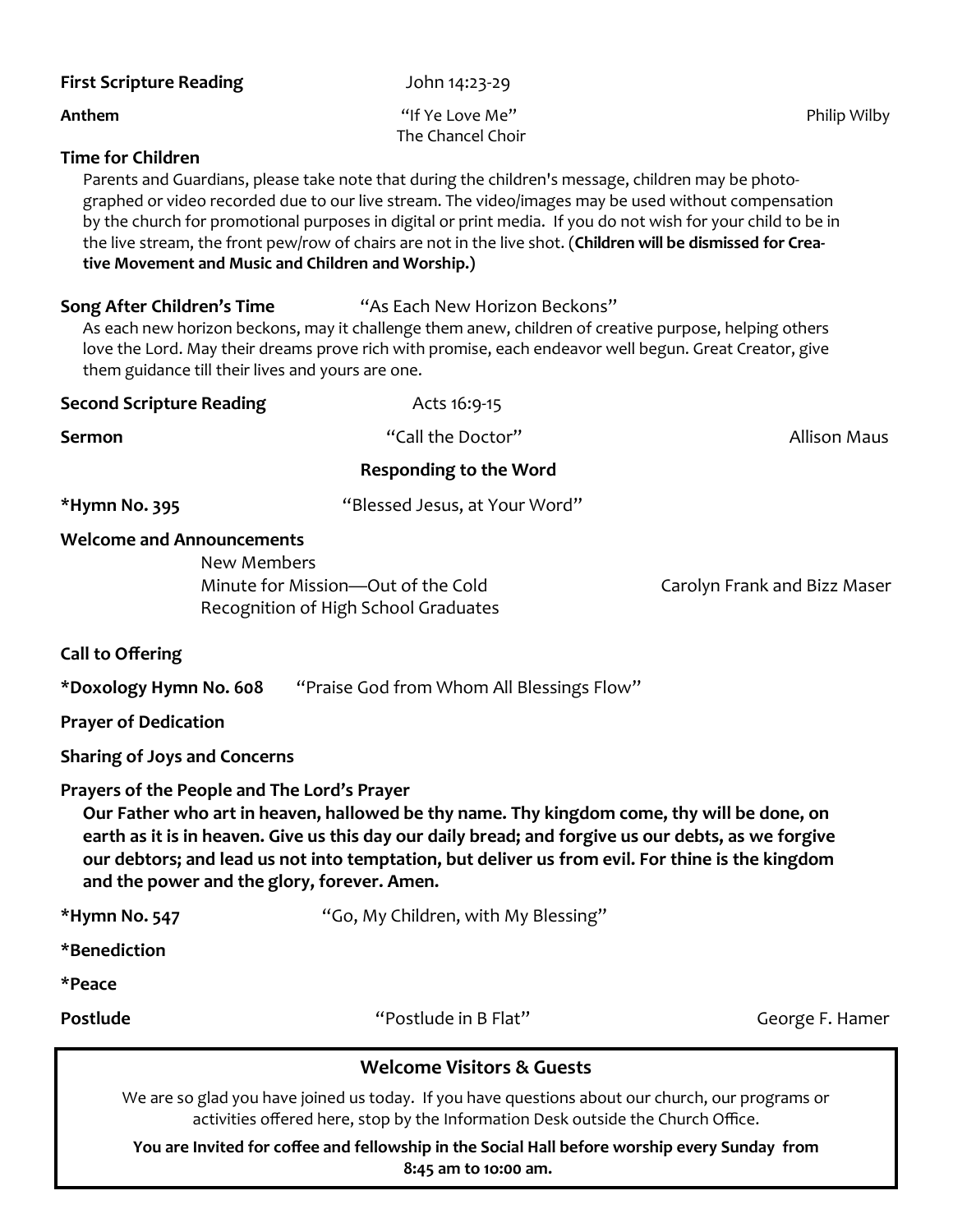**Ushers this Morning: Head Usher:** Mike Gordon **Ushers:** Joe Kockelmans, Betty Macdonald, Linda McClimans, and Jillian Rounsville

**Information Desk:** Bizz Maser

**Greeters this Morning: Parking Lot:** Richard Page and Katherine Allen **Fraser Street:** Amy Elliott

**Coffee Hour: Host:** Jamey Perry **Assistants:** Reed Miler and Marti Sawyer

**Communion Table Flowers:** The sunflowers on the Communion Table are in honor of Ukraine and her people.

#### **Call for Meals on Wheels Volunteers**

Our own Rachel Wylie coordinates volunteers as the Associate Director at State College Meals on Wheels. They are looking for volunteers in all positions (meal line aide, delivery driver, dishwasher) at Meals on Wheels. We have some wonderful, dedicated volunteers from our congregation already and would be happy to have more join! Please contact Rachel at rachel@scmow.org or 814.237.8135 if you can help.

### **Third Wednesday Lunch has been Moved to Wednesday, May 25th**

Come and join Pastor Dean for lunch and conversations at Wegmans on May 25th at 11:45 am. These luncheons were suspended during the pandemic, but it will be fun to get back together again. No reservations necessary. Just show up, get some food, and join the group.





**Out of the Cold hosting — volunteer sign up is open!**

SCPC will host about 25 Out Of The Cold neighbors overnight from June 27 - July 10. Please consider how you might like to help.

We are seeking individuals and small groups to welcome guests, provide dinners and fellowship and a few breakfast items, and to assist with morning cleanup each day. On our opening and closing days, we will need help unloading and loading the truck, and setting up the Social Hall for their stay.

There is more information on our bulletin board, near the welcome desk and the church office. You can use this QR code to go right to the SignUp Genius, or email Cricket Hunter at



missionatscpc@gmail.com